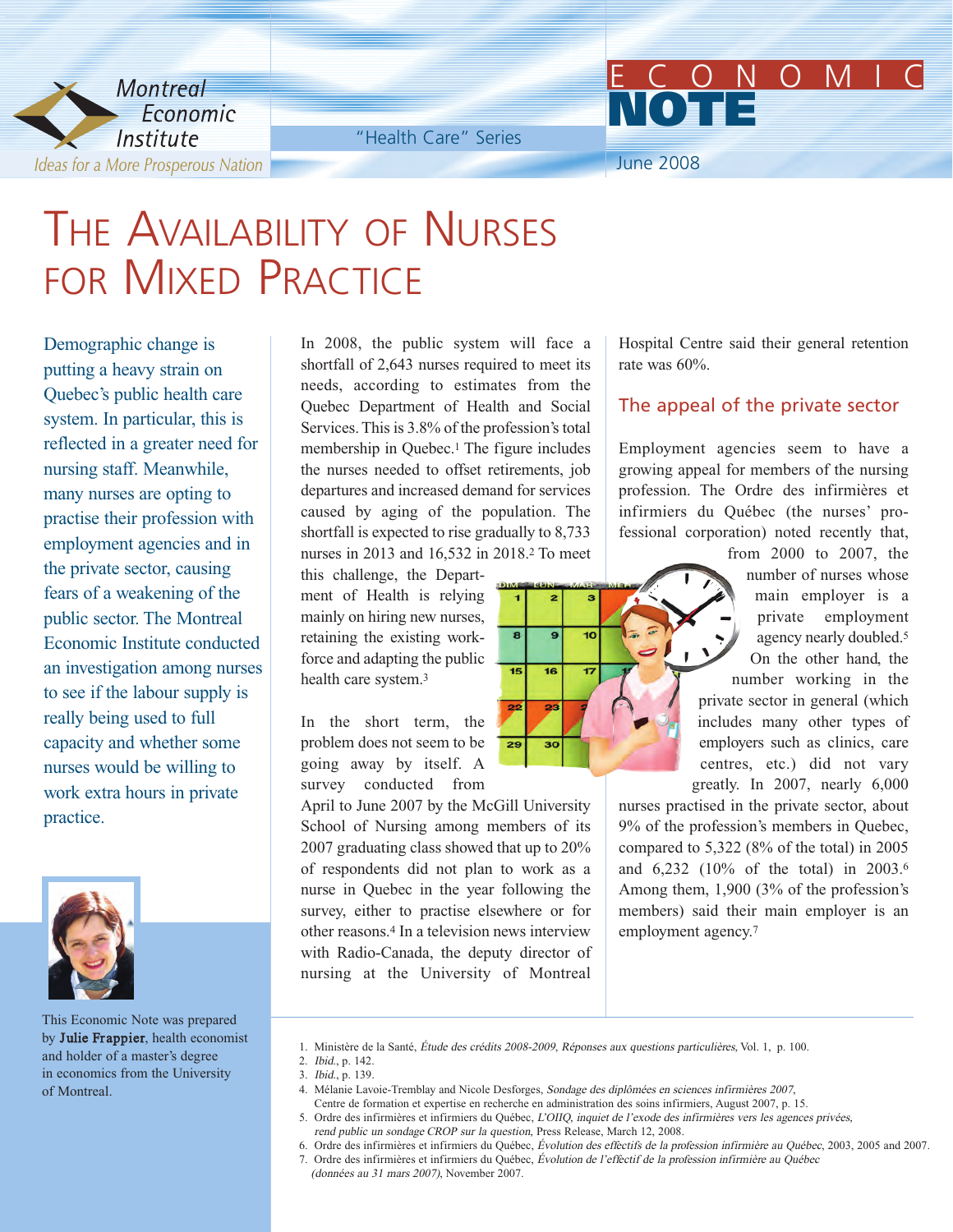| TABLE 1                                                                              |  |  |  |  |
|--------------------------------------------------------------------------------------|--|--|--|--|
| Proportion of nurses willing to offer<br>additional service, according to the survey |  |  |  |  |
|                                                                                      |  |  |  |  |

|                 | Weekdays | Week<br>evenings | <u> Weekends</u> |
|-----------------|----------|------------------|------------------|
| 1 week a month  | 14%      | 28%              | 70%              |
| 2 weeks a month | 31%      | 19%              | $12\%$           |
| 3 weeks a month | $5\%$    | $4\%$            | $4\%$            |
| 4 weeks a month | 22%      | 14%              | 13%              |
| Never           | 28%      | 36%              | $1\%$            |
|                 |          |                  |                  |

With this having been observed, there is a also need to find out why private agencies enjoy such popularity. In an earlier Economic Note, people in the health care field attributed the shortage of human resources in operating blocks particularly to "a lack of flexibility in staff management."8

In her response to three pilot projects launched by the Department of Health with the aim of slowing the departure of nurses from the public sector to private agencies, the president of the nurses's professional corporation noted that agencies did better at adapting their working conditions to their employees' personal projects. The public sector appears to be less flexible than the private sector in this regard.9 The Montreal Economic Institute set out to verify this perception among nurses by including questions on their priorities in its survey.

## Methodological details

As part of the MEI's investigation, an electronic questionnaire was posted on the Internet from October 29, 2007, to February 3, 2008. The investigation was publicized in an insert in the November/December 2007 issue of Perspectives infirmières, the magazine of the nurses' professional corporation.

All nurses belonging to this corporation were invited to respond on a voluntary basis. The final sample consisted of 1,420 persons surveyed, representing 2% of the corporation's members practising in Quebec as of March 31, 2007.10 Of this number,

10.5% were male and 89.5% female, similar to the proportion in the profession as a whole (9% male and 91% female). Those surveyed worked an average of 34 hours a week and some 60% worked at least 35 hours a week, comparable to the proportion of nurses working full time in 2006 (55%).

The sample contained a higher proportion of nurses under 35 than among Quebec nurses as a whole (42% compared to 25%). This overrepresentation of younger nurses may also explain the higher proportion of nurses in the sample with bachelor's degrees (46% compared to  $38\%$ ).<sup>11</sup> The workplaces of 74% of those surveyed were in urban or suburban areas. Two-thirds normally worked on day shift, whereas 18% worked on evening shift and 15% on night shift.

### Nurses' priorities

The survey's results tend to indicate that working conditions and rigid schedules are what explain the public sector's difficulties in recruiting and retaining nursing staff.

The three top reasons motivating nurses to work for the private sector are: "having the time needed to look after my patients," "having the time needed to do follow-ups on my patients" and "having access to adequate resources for performing my work." Some 93% of those surveyed said each of these reasons was "important" or "very important" for them.<sup>12</sup> Among the other reasons mentioned, "benefiting from a fast decision-making process for non-medical issues" and work-family balance were considered "important" or "very important" by 87% of these surveyed. Workplace, team and salary ranked 6th, 7th and 21st respectively among 23 factors.

The survey's results tend to indicate that working conditions and rigid schedules are what explain the public sector's difficulties in recruiting and retaining nursing staff.

<sup>9.</sup> Louise-Maude Rioux-Souci, "Pénurie d'infirmières – Comment sortir de la crise?", Le Devoir, March 13, 2008, p. A3.

<sup>10.</sup> Calculated based on figures in the 2006-2007 annual report of the OIIQ, p. 13.

<sup>11.</sup> Comparisons based on: Canadian Institute for Health Information, Nursing workforce – Quebec, 2006.

<sup>12.</sup> Multiple responses were allowed in this part of the questionnaire. Respondents were asked to evaluate the importance of each reason on a scale from 1 to 5.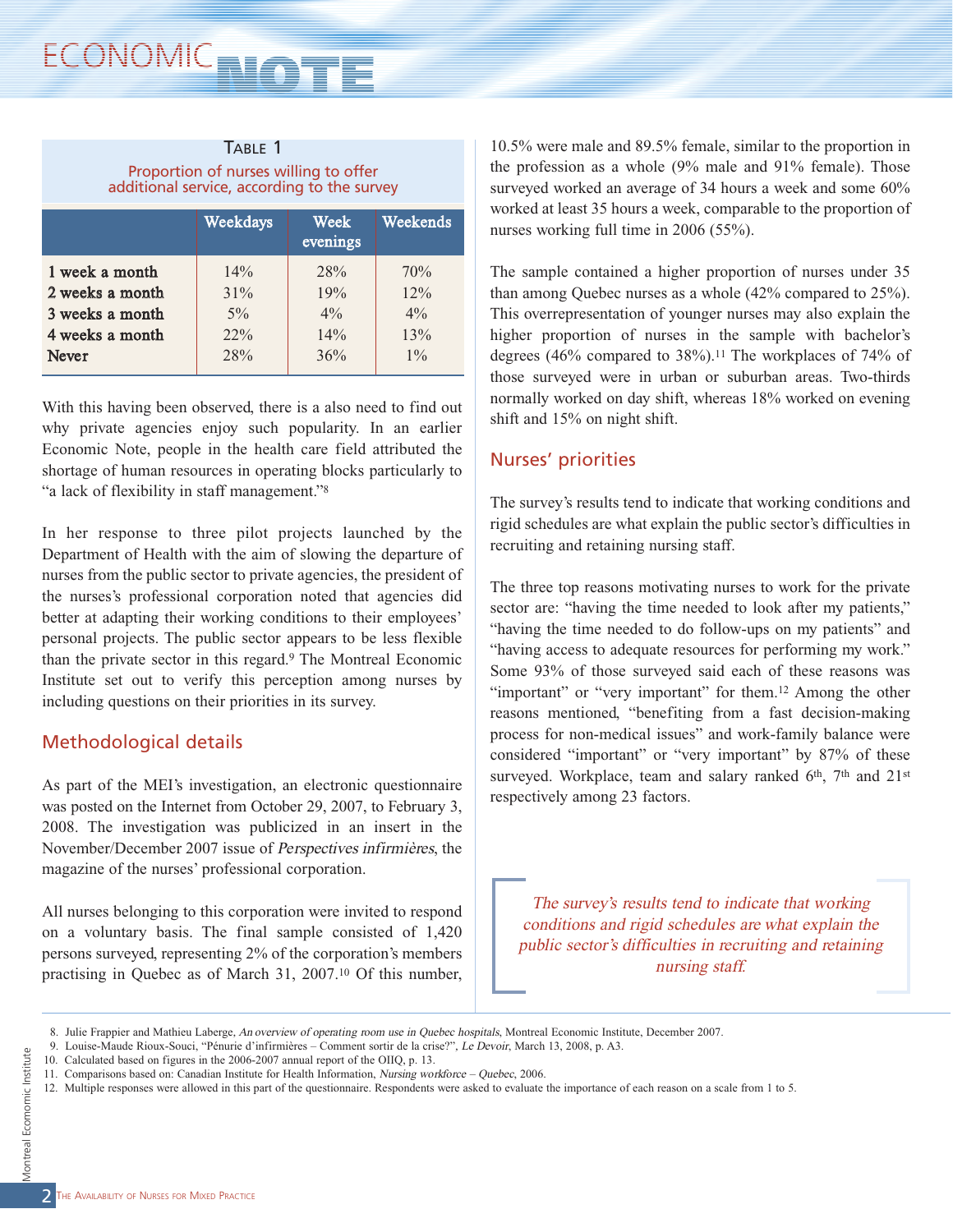

These data round out findings from earlier surveys that reach similar conclusions on nurses' motivations for working in the private sector. Among nurses questioned in January 2008 by the polling firm CROP to learn about their interest in working for an

employment agency, the choice of work schedule ranked first and was considered "important" or "very important" by 97% of them. Working conditions (94%) and workfamily balance (87%) were in the top five responses on ten.13

#### The availability of nurses for mixed practice

The results reveal that more than half of those surveyed (54%) were open to working on

weekdays in the private sector in addition to their regular duties in the public sector. This proportion fell to 50% for week evenings and 34% for weekends. Although a majority of nurses would agree to work in the private sector, the frequency of this extra labour supply is limited and varies by shift (see Table 1).

The greatest supply of extra services is for weekday shifts. Thus, 31% of those surveyed said they would offer their services to the private sector two weeks a month on weekdays, 22% said every

For day and evening shifts on weekdays, a majority of nurses responded that they would be inclined to work from four to eight or from nine to sixteen extra hours a month in the private sector in addition to their usual duties.

week, and 28% said never. On the other hand, 36% of those surveyed said they would never work week evenings, compared to 14% who would offer their services every week on week evenings.

Seven nurses out of 10 would offer their services at least one weekend a month. However, the supply of extra services would be more limited on holidays. More than two-thirds (68%) of those surveyed said they would "rarely" or "never" offer their services to the private sector on holidays.

For shifts on weekdays, a majority of nurses responded that they would be inclined to work from four to eight extra hours (41.7% on day shifts and 38.1% on evening shifts) or from nine to sixteen extra hours (19.3% on day shifts and 13.3% on evening shifts) a month in the private sector in addition to their usual duties. As regards weekends, nearly 60% of those surveyed said they would be willing to put in only short periods, less than four additional hours a month. In every case studied, the proportion

> of nurses who said they were willing to work more than 16 extra hours was marginal and did not exceed 4%.

> To take account of nurses' reactions to the possibility of offering extra hours, certain hypotheses were applied in processing the data. Varied weightings were given to responses on the interest shown by nurses in working in private practice.14

The average number of hours of additional service varies according to the shift being considered (see Figure 1). The largest supply of extra services is found on weekdays. For these shifts, nurses were willing to offer to work in the private sector for an additional 7.8 hours a month on average. This figure is lower for week evenings and weekends. Those surveyed would consider offering 4.6 and 2.8 extra hours respectively on these shifts. The supply of extra services on holidays is almost non-existent (less than one hour a month).

<sup>13.</sup> CROP (for the OIIQ), Sondage auprès des infirmières d'agences, February 2008, p. 29.

<sup>14.</sup> For details on the modelling methodology, see the full report of the study at www.iedm.org.